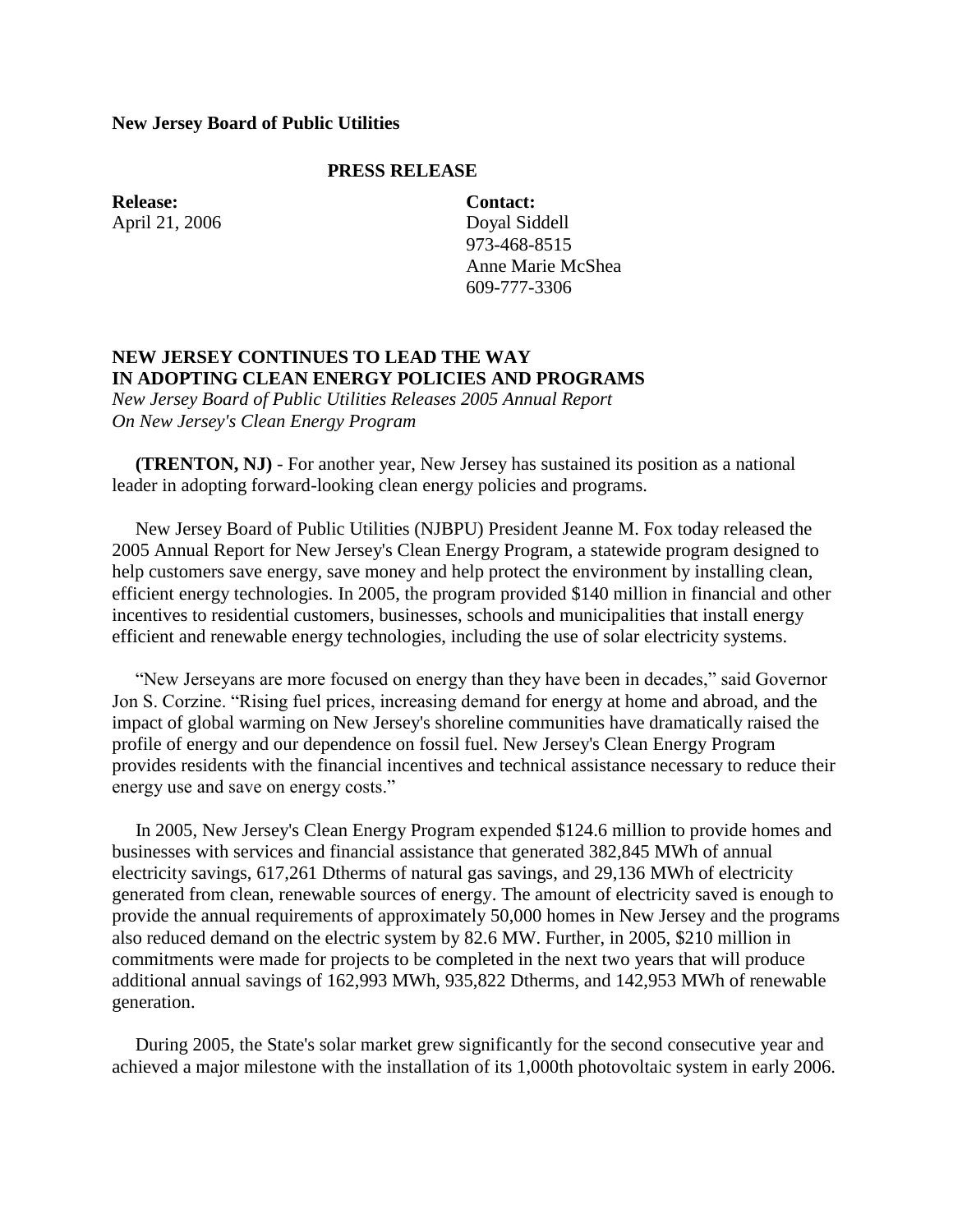This milestone reflects the exponential growth of the State's solar market from 2001, when there were only six solar electric systems installed.

 This past year also saw the installation of the State's first major wind generator on the site of the Atlantic County Utilities Authority and the launch of the Clean Power Choice Program, an initiative that provides electric utility customers the option of selecting "clean energy" through a sign-up option on their electric utility bills.

More notable accomplishments during 2005 include:

- $\bullet$  0 27,510 residential customers received rebates for the purchase of high efficiency heating and cooling equipment which will reduce their energy usage and costs;
- 8,009 new homes were built and certified to New Jersey ENERGY STAR Home standards, representing over 20 percent of all new homes built in New Jersey;
- Over 1.2 million high efficiency compact fluorescent bulbs and fixtures were distributed through New Jersey retailers;
- 6,403 low-income homes received energy efficiency improvements at no cost to the customer, thus ensuring continued savings and greater affordability;
- Rebates were paid for 2,387 commercial energy efficiency projects, helping businesses reduce their energy costs while improving profitability;
- 496 schools, businesses, and residents installed solar electric or other renewable energy systems that will generate clean, emission-free electricity and reduce energy costs for years to come;
- 4,850 trees were planted through the Cool Cities program managed by the New Jersey Department of Environmental Protection.
- For the second consecutive year, the New Jersey ENERGY STAR® Products Program received an ENERGY STAR Partner of the Year award from the U.S. Environmental Protection Agency and U.S. Department of Energy.

 For a complete copy of the New Jersey's Clean Energy Program 2005 Annual Report, please visit [www.njcleanenergy.com.](http://www.njcleanenergy.com/)

###

*About the New Jersey Board of Public Utilities (NJBPU)*

*The New Jersey Board of Public Utilities is a state agency and regulatory authority mandated to ensure safe, adequate, and proper utility services at reasonable rates for New Jersey customers. Critical services regulated by the NJBPU include natural gas, electricity, water, wastewater, telecommunications and cable television. The Board has general oversight responsibility for monitoring utility service, responding to consumer complaints, and investigating utility accidents. To find out more about the NJBPU, visit our web site at [www.bpu.state.nj.us.](http://www.bpu.state.nj.us/)* 

*\_\_\_\_\_\_\_\_\_\_\_\_ About the New Jersey Clean Energy Program*

*\_\_\_\_\_\_\_\_\_\_\_\_*

*New Jersey's Clean Energy Program, established on January 22, 2003 in accordance with the*